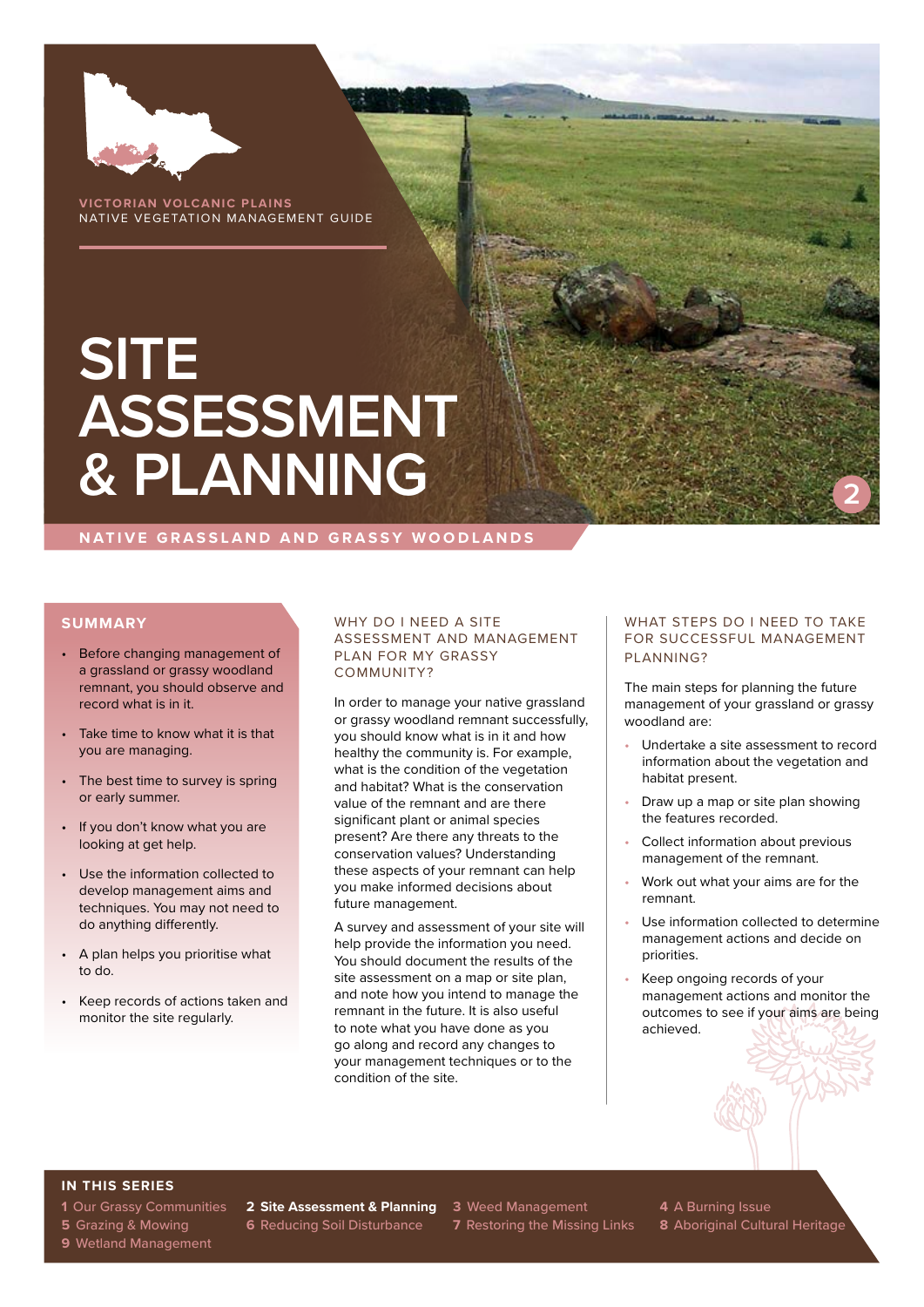# **SITE ASSESSMENT & PLANNING**

# **NATIVE GRASSLAND AND GRASSY WOODLANDS**

## CARRY OUT A SITE ASSESSMENT & DRAW UP A MAP OR SITE PLAN

- 1. Decide if you have the skills to do the survey and assessment of your remnant yourself. You might want to involve others who have more knowledge about the plants and animals of grassy communities.
- 2. If you can, obtain an aerial photo of the site or a topographic map on which to mark various features. This is a similar process to developing a whole farm plan and you can decide how much detail you want to add and how you want your plan to look. At least mark the boundaries of the remnant on your map or site plan and estimate the area it occupies. You should also try to record as many features as you can. For example,
	- Mark natural features like creeks, gullies, rocky areas, steep slopes or rises, patches of native grassland or woodland trees if present.
	- Note any tracks, drains, fences, gates, weed infestations, erosion areas, highly disturbed areas, water points.
- 3. Where possible, record all the indigenous and exotic plant species present. It is best to do this during spring or early summer when most plants are in flower and are easier to identify. It is important to know which species are present as some may be rare or threatened and require special protection. Others may be weeds that pose a high threat to the community and would therefore be a priority for control.
- 4. Record signs of animals within the remnant including birds, mammals, reptiles, and frogs. Note whether foxes or rabbits have been there and mark any active rabbit burrows.
- 5. Note the condition of the vegetation and habitat. For example:
	- Are there spaces between grass tussocks?
	- How much of the ground is bare or covered by leaf litter, mosses or lichen?
	- Is there a variety of indigenous grasses and wildflowers present or only a few species?
	- Are any of the indigenous plants seeding?
	- Are the trees indigenous to the site or have they been planted?
	- What proportion of the grass cover is indigenous or exotic?
	- Are there any woody weeds present, how much area do they cover?
- 6. Look to see whether the remnant connects to vegetation on neighbouring private land or public land such as a conservation reserve, a cemetery, or road or rail reserve. Note how this might influence your remnant vegetation. For example, is it likely that weeds or pest animals will invade from a neighbouring property or the roadside? Are there threatened plant or animal species on adjoining properties that could use habitat in your remnant?
- 7. Using the information you have collected, it is useful to identify different management areas or units within the remnant and mark them on your map or site plan. Units could be based on features such as the type of vegetation present (e.g. grassland, grassy woodland, wetland, streamside), the condition of the vegetation (good, fair or poor patches), the location of patches (e.g. on different topography or soils), or on the presence of particular plant or animal species (e.g. threatened species or weedy patches).

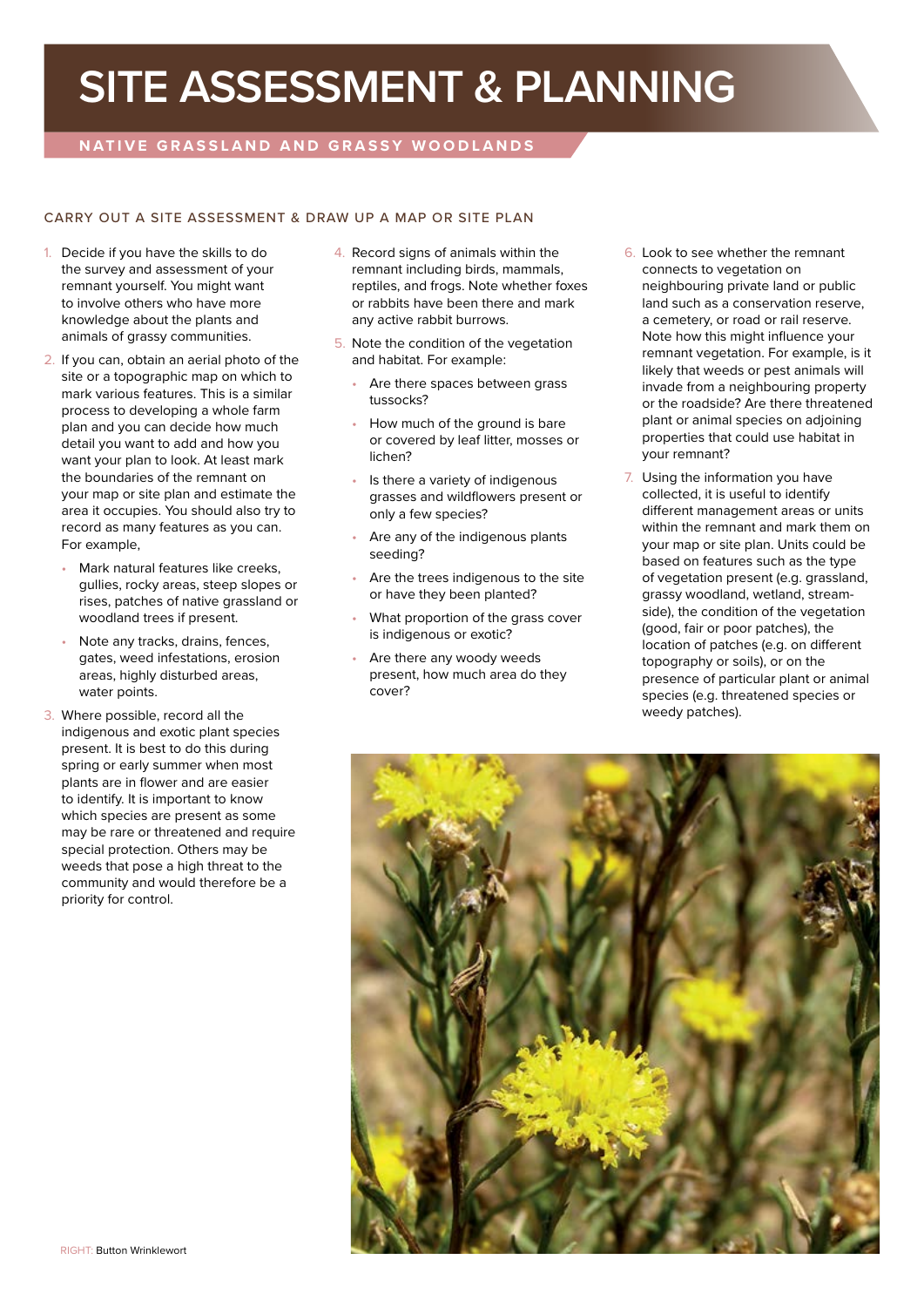# **SITE ASSESSMENT & PLANNING**

# **NATIVE GRASSLAND AND GRASSY WOODLANDS**

# **INVESTIGATE THE MANAGEMENT HISTORY**

If possible find out about the management history of your grassland or grassy woodland from previous owners, managers, or neighbours. There may even be an old management plan for the site. Some points to consider are:

- Has fertiliser been applied, how often?
- Has the site been ploughed or cropped?
- Have herbicides been used widely?
- Has it been burnt, and if so, how often?
- If grazed, what was the stocking regime?

# DEVELOP A MANAGEMENT PLAN

Information collected from the site assessment will help you determine management aims for the whole grassland or grassy woodland remnant, or for particular units within it. For example, you might want to:

- Improve the condition of the native vegetation.
- Increase the variety of habitats present.
- Protect threatened plant or animal species.
- Allow natural regeneration to occur.
- Extend the size of the remnant.
- Balance management of fire fuel hazards with ecological needs of the community.

Once you have decided on your management aims, you will need to choose appropriate management techniques. You should document what you plan to do on your site plan or in a management plan. If your remnant is in very good condition, you may not need to change current management practices much, if at all. Examples of management techniques you can use in your remnant are:

• Fence all or part of the remnant to exclude pest animals, or to control access by vehicles or livestock.

- Conduct weed control programs.
- Run a rabbit and fox control program.
- Remove livestock grazing altogether or change the stocking rate or frequency, or limit access times. For example, allow grazing from the end of summer, but remove stock by early spring so that native plants can flower and set seed.
- Avoid stocking or use of vehicles and machinery when soils are wet to prevent pugging and soil compaction.
- Avoid slashing or mowing, or only do so at a time when weed seeds can't be spread.
- Undertake an ecological burning program that considers the requirements of native plants and animals present.
- Undertake restoration works. Harvest native seed from the property or nearby and use to revegetate bare areas.
- Prevent or limit the collection of firewood.

NOTE: more information about management techniques for grasslands and grassy woodlands can be found in other brochures in this series and in the suggested reading material.

## MONITORING

Good record-keeping is an important aspect of any land management. A record of what your remnant was like before and after any actions are taken will help you know whether you are achieving your aims. Keep notes of what has been done and things you see such as animals or plants you haven't noticed before.

A marked monitoring point, or several points in large sites, will help you observe changes over time. The monitoring process should be simple and repeated at regular intervals (1-3 times per year).

At each point you could just take several photos of the vegetation or record details like the number of plant species present within a defined area, or the percentage cover of indigenous grasses, wildflowers, and weeds.

Use your observations and monitoring results to determine whether your management aims for the remnant are being achieved or whether you might need to change your actions.